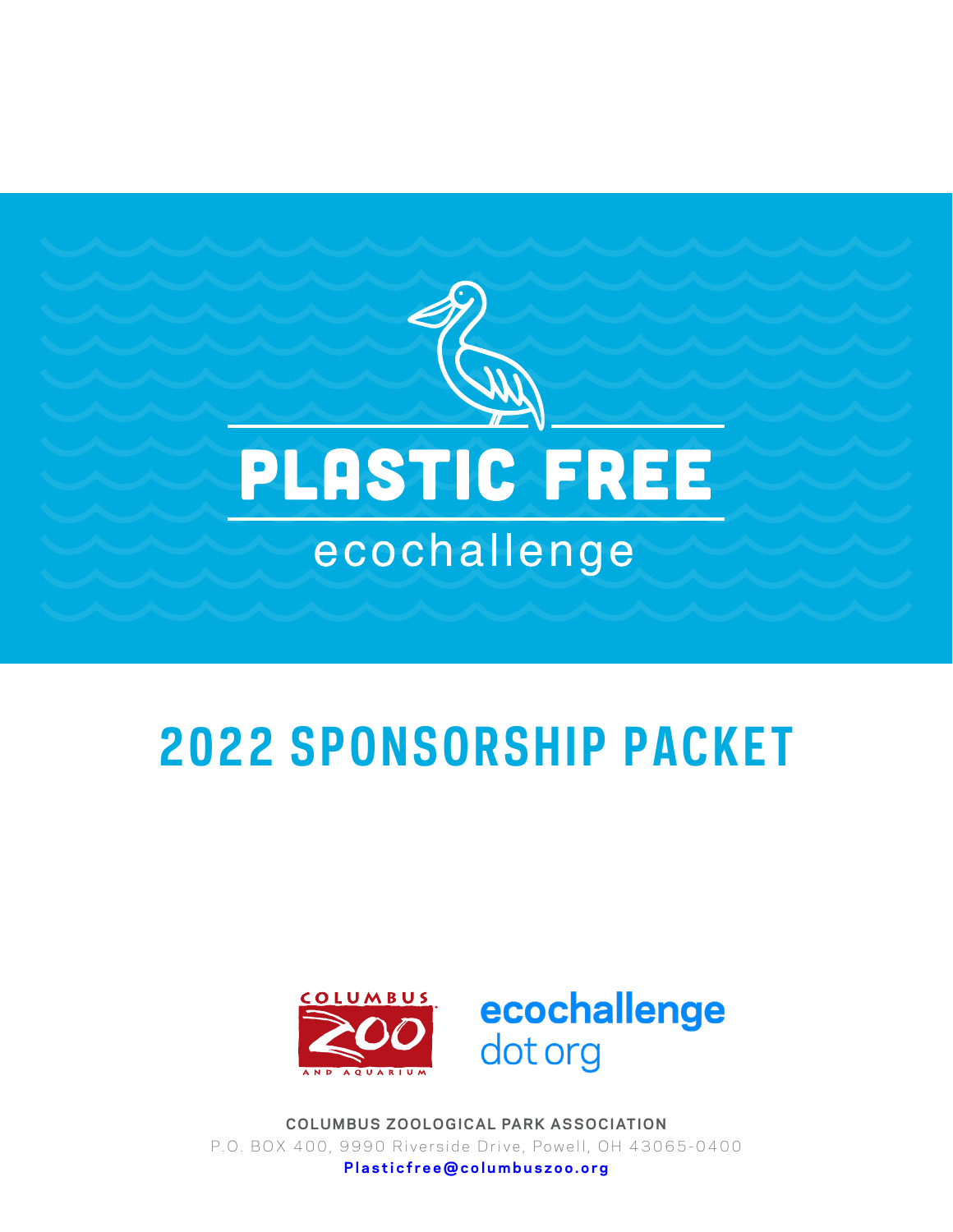## **OVERVIEW**

### **What is the Plastic Free Ecochallenge?**

Inspired by the Australian-founded initiative, Plastic Free July, Plastic Free Ecochallenge is a one-month international challenge to raise awareness about the problems with plastic in the environment; to provide opportunities to learn about refusing and reducing plastics; and to encourage individuals to create small changes that have a huge impact.

The Columbus Zoo and Aquarium brings this plastic free awareness event to you, our zoo and aquarium colleagues, and we invite you to join the movement. In conjunction with Ecochallenge.org, we are again utilizing the Ecochallenge platform for this year's event.

This challenge encourages participants to choose their own actions to reduce their single-use plastic consumption for one month. The Ecochallenge platform deepens this challenge by providing resources to expand participants' knowledge about plastics and plastic pollution. Each challenge category has a variety of actions, ranging from watching videos, writing letters, changing daily behaviors or simply pledging to pick up trash.

Reducing plastic use and plastic pollution is as important as it ever was, but preventing the spread of COVID-19 requires that we sometimes must adapt our habits in order to prioritize public health and the safety of our communities and loved ones. As uncomfortable as it is, the realities of the current pandemic sometimes force us to choose between values that may be competing; however, we can figure out a new way forward together.

These challenges present the opportunity for creativity and innovation, and we hope you'll join us in approaching this year's Plastic Free Ecochallenge with that spirit of creation and adventure.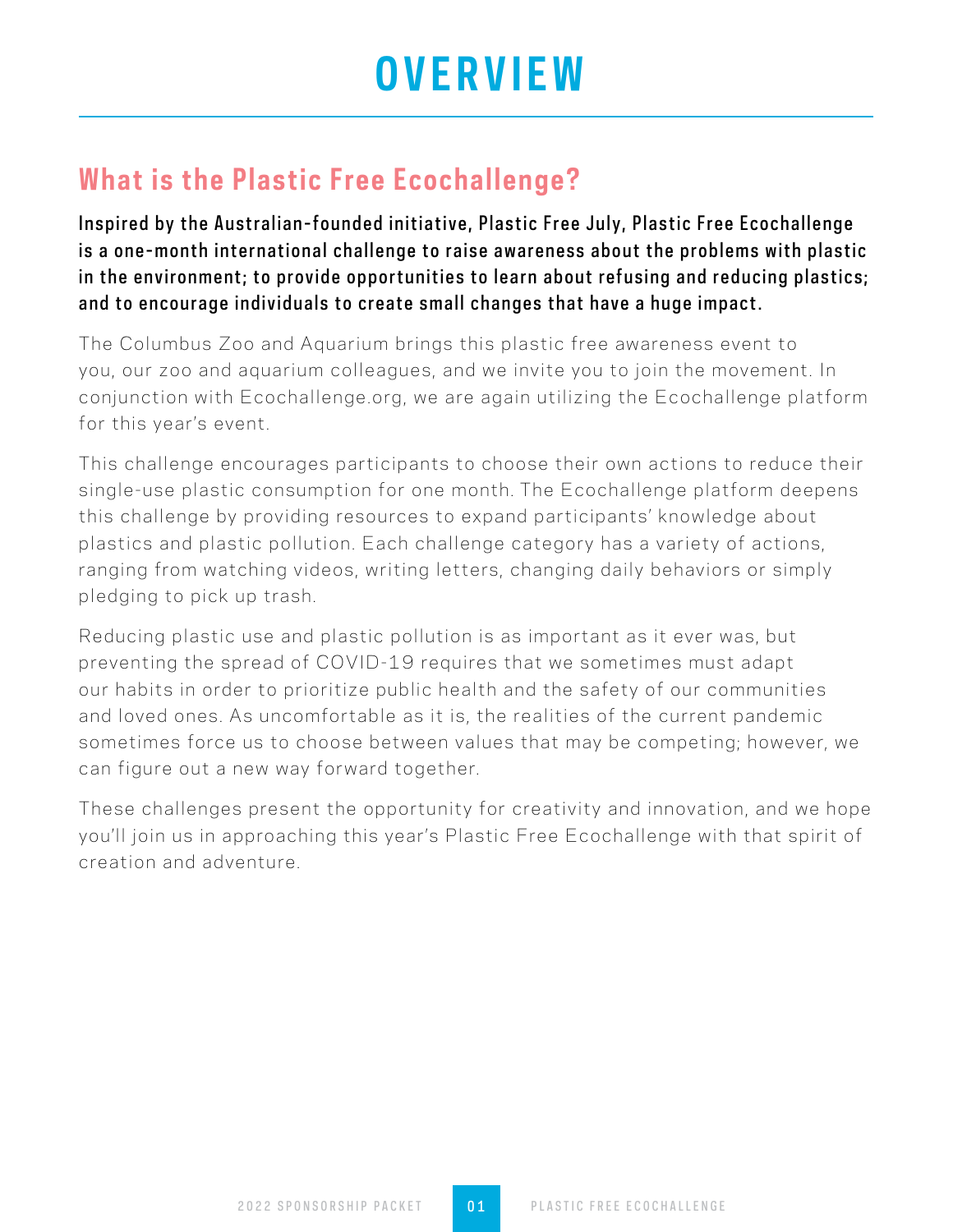# **OVERVIEW**

### **Why Ecochallenge?**

Zoos and aquariums are leaders in sustainability and conservation. As community leaders, we can utilize the impact data gathered throughout the Plastic Free Ecochallenge to demonstrate to our communities that we truly are creating a positive impact for our planet. It may not seem like refusing a single plastic straw or picking up one piece of litter is changing the world, but when we all start doing these small actions, it's a massive, positive impact for our environment.

Since 1993, Ecochallenge.org has inspired, educated and activated individuals around community-based change. To date, Ecochallenge has engaged over 250,000 individuals and 4,500 organizations through solutions-focused programs.

These programs offer approachable, ready-to-use social and digital tools in a unique framework for talking about our relationship with the world by sharing new ways to listen, live, and create positive action. They provide the launchpad for participants to experience "ah-ha" moments that lead to extraordinary environmental and social change.

Through Plastic Free Ecochallenge, participants pledge actions and learn about sustainable practices and alternatives to plastic, all while tracking their individual and collective impacts. Summary and team reports, as well as impact statistics, are available at certain sponsorship levels. These reports can stretch far beyond our internal use and provide measurable results to participants and our communities.

The greatest advantage of the Ecochallenge platform is that participants can share their progress while taking action. This combination of collective inspiration and camaraderie makes change a little bit easier and a lot more fun.

Even with the hurdles of the pandemic, the Plastic Free Ecochallenge has seen incredible success since its inception in 2018; with over 40 zoos and aquariums and 25,000 participants reducing their use of single-use plastic. Below is a recap of some of the highlights from the last three years:





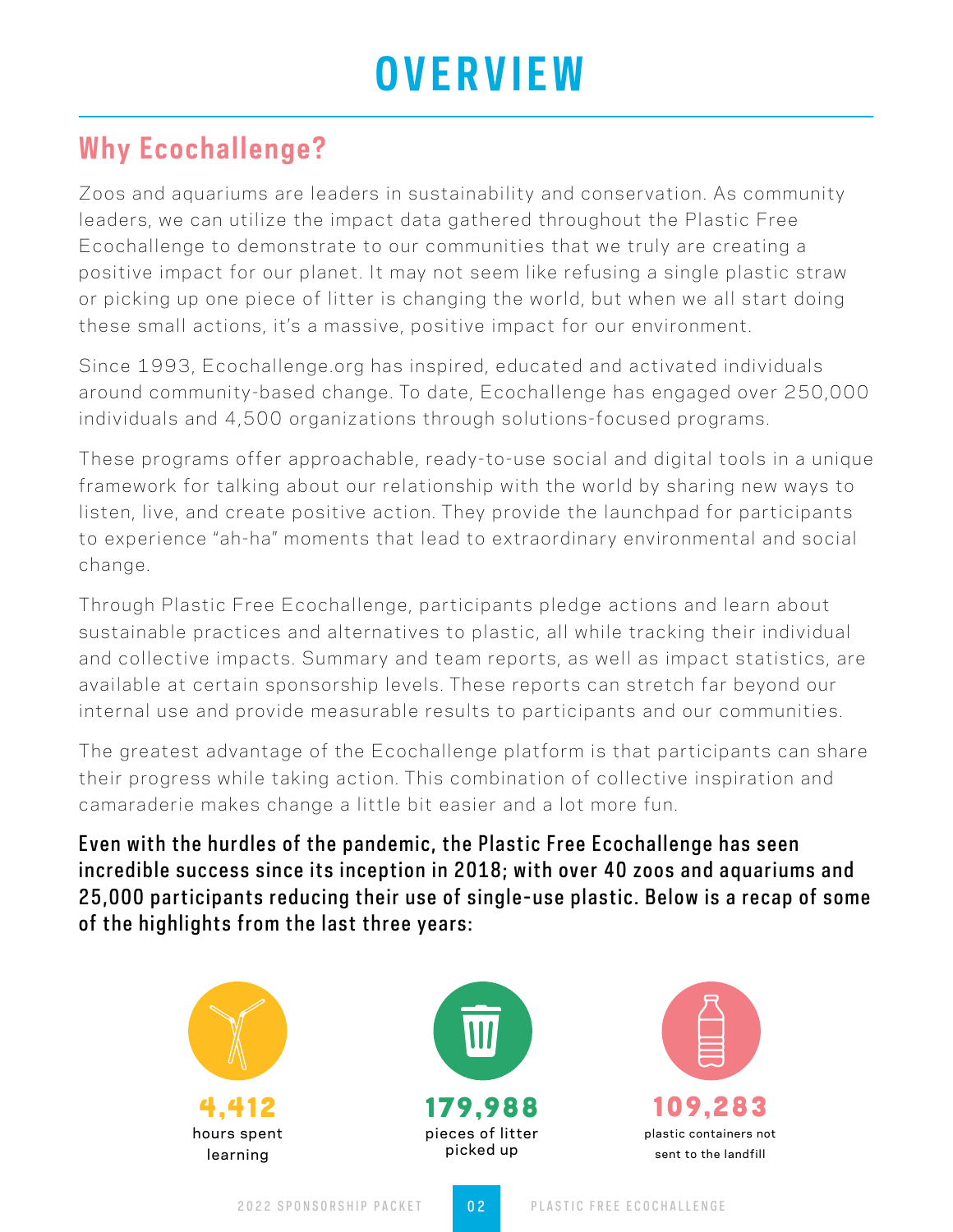## **OVERVIEW**

### **Our Request**

To host and support the 2022 Plastic Free Ecochallenge, we need to raise \$20,000 USD. These funds will be used to cover the cost of the Ecochallenge platform and support expenses.

As the hosting organization, the Columbus Zoo and Aquarium feels so strongly about the benefits of using this platform, it has committed \$5,000 USD towards reaching our target.

We invite you to join the Plastic Free Ecochallenge as a sponsor for 2022. Your Title Sponsorship grants you the highest access to team reports, engagement and impact statistics, promotional and marketing materials, and more. **Check out all of the sponsorship levels in the following chart and make your commitment as a sustainability leader today.**

|                                           | Title<br>Sponsor<br>\$1,000 (or more) | Challenge<br>Sponsor<br>\$750<br>(6 spaces available) | Contributing<br>Sponsor<br>\$500 | Supporting<br>Sponsor<br>\$250 |
|-------------------------------------------|---------------------------------------|-------------------------------------------------------|----------------------------------|--------------------------------|
| Early access to site                      | $\boldsymbol{\mathsf{x}}$             | X                                                     | X                                | $\boldsymbol{X}$               |
| Media toolkit                             | $\boldsymbol{X}$                      | X                                                     | $\boldsymbol{X}$                 | $\boldsymbol{X}$               |
| Logo displayed on<br>sponsor page         | X                                     | X                                                     | $\pmb{\mathsf{X}}$               | $\boldsymbol{X}$               |
| Premium access to<br>team data reports    | $\boldsymbol{X}$                      | $\boldsymbol{x}$                                      | $\boldsymbol{x}$                 |                                |
| Logo displayed<br>prominently on website* | X<br>*On the Homepage                 | $\boldsymbol{X}$<br>*On the challenge page            |                                  |                                |
| Acknowledgement in<br>ALL* newsletters    | $\boldsymbol{X}$<br>$*$ ALL           | X<br>$*$ ONE                                          |                                  |                                |
| Social media mentions                     | $\boldsymbol{X}$                      |                                                       |                                  |                                |
| <b>Event Summary</b>                      | X                                     |                                                       |                                  |                                |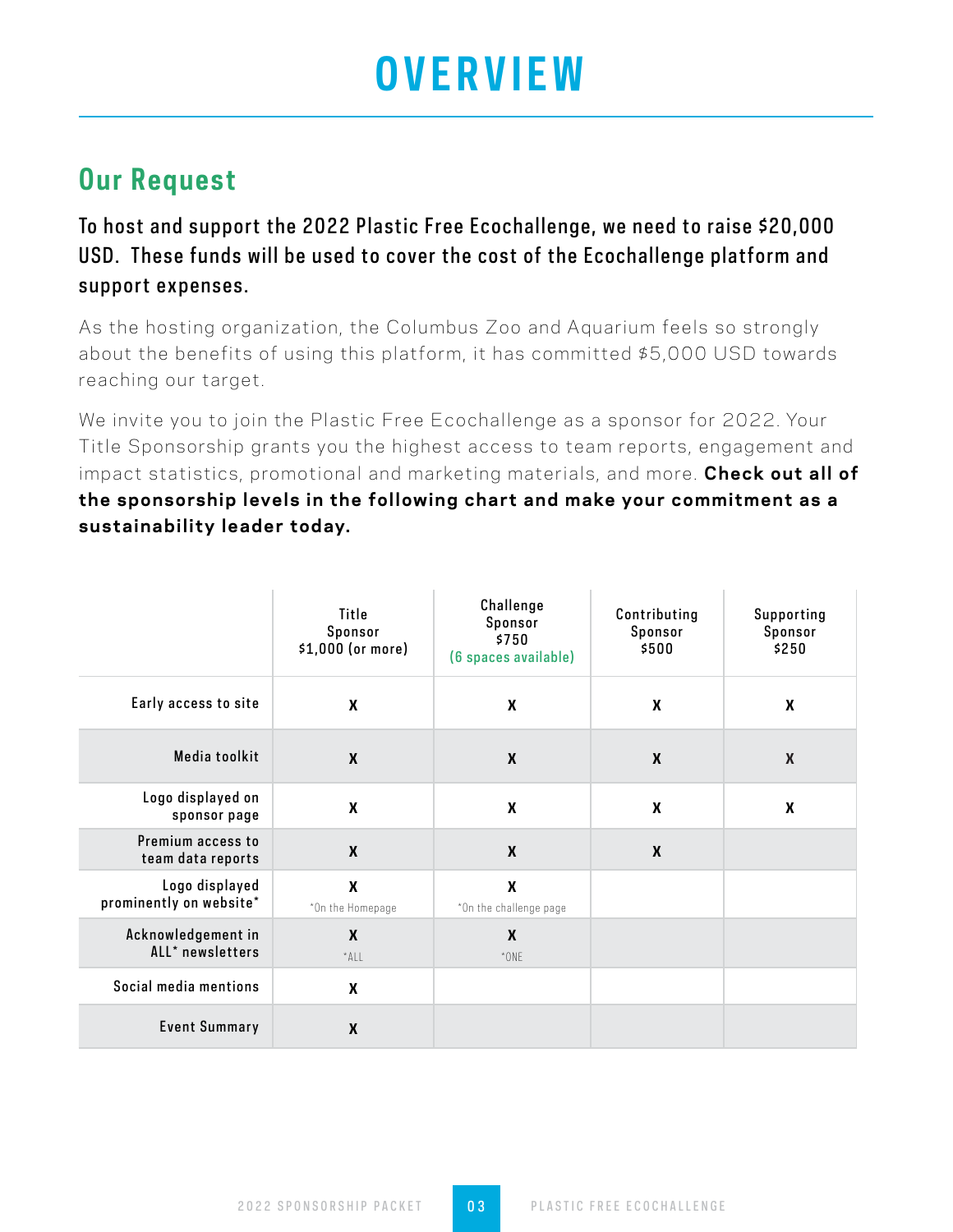## **TITLE SPONSOR**

### **Title Sponsor \$1,000 +**

For maximum exposure among thousands of participants taking action to benefit their communities and our planet, become a Title Sponsor today.

### **Benefits**

#### Exposure

- Logo displayed prominently on the Plastic Free Ecochallenge website homepage and on the sponsor page
- Acknowledgements in all Ecochallenge.org newsletters
- Social media mentions up to and throughout the event

#### Engagement Support

- Event Summary Report for your organization [\[view example\]](https://ecochallenge.org/columbus-zoo-x-plastic-free-ecochallenge-2020-collective-impact-and-reflections/)
- Access to the media toolkit
- Premium Access
	- º Select up to two Organization Captains, who will have access to edit all Team profiles and message any or all Teams and their members associated with the Organization. Additionally, all Team members will have access to sort the impact and feed pages by the respective Teams, as well as the entire Organization.
	- º Data reports for your individual Teams and all Teams across the Organization.
		- Participants and Teams registration information and detailed event activity
		- Actions Selected event performance and actions/challenges trends
		- Assessment of Existing Behaviors baseline actions and categories
		- Feed Posts and Images post/comments/images by participants
	- º Team Captains can access premium engagement support from the Ecochallenge staff.
		- Onboarding Webinar presentation for Team Captains
		- Access to all promotional templates and custom design if needed
		- Premium access to Ecochallenge staff by phone/email
- Early access to the site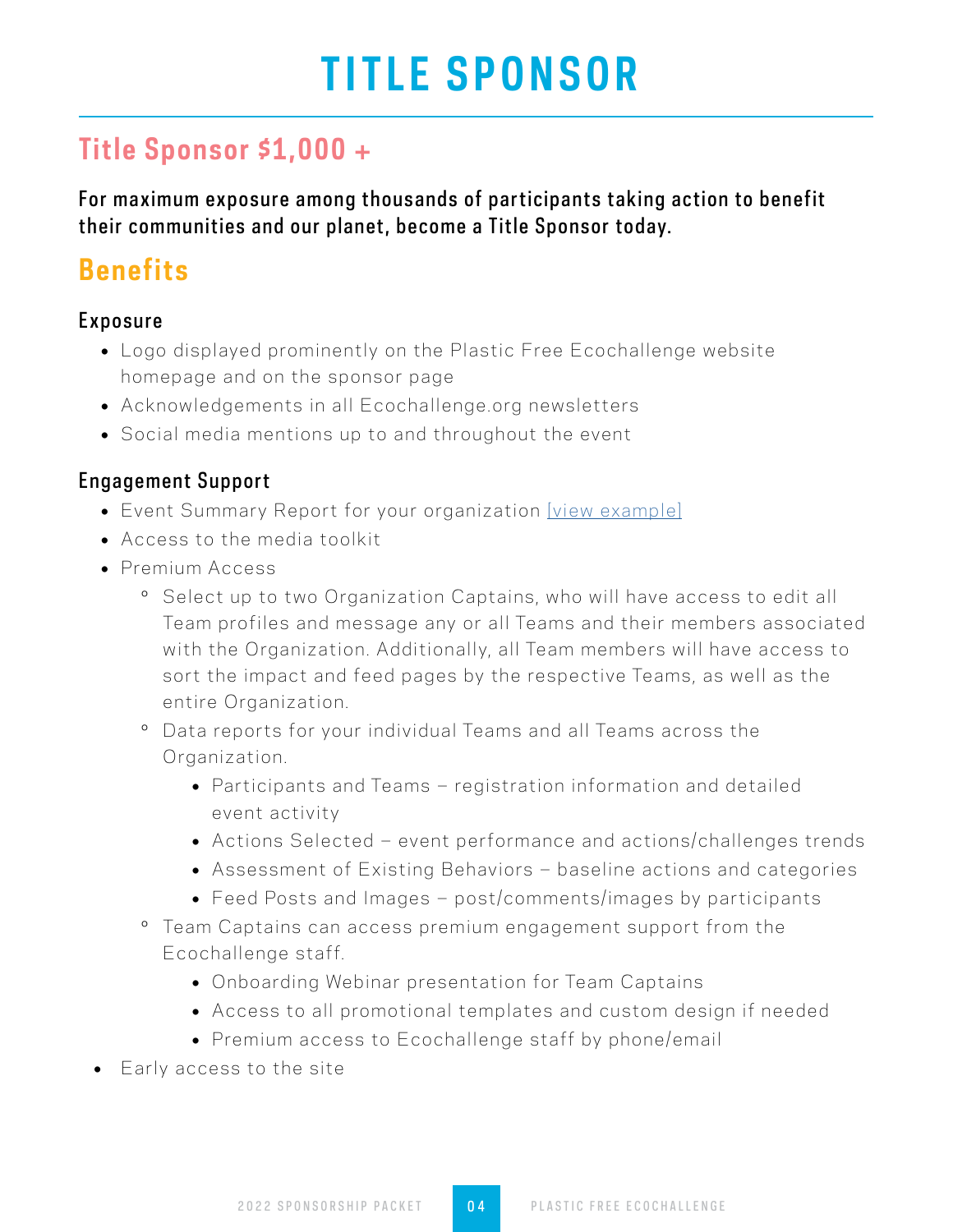## **TITLE SPONSOR**



\*2021 sponsors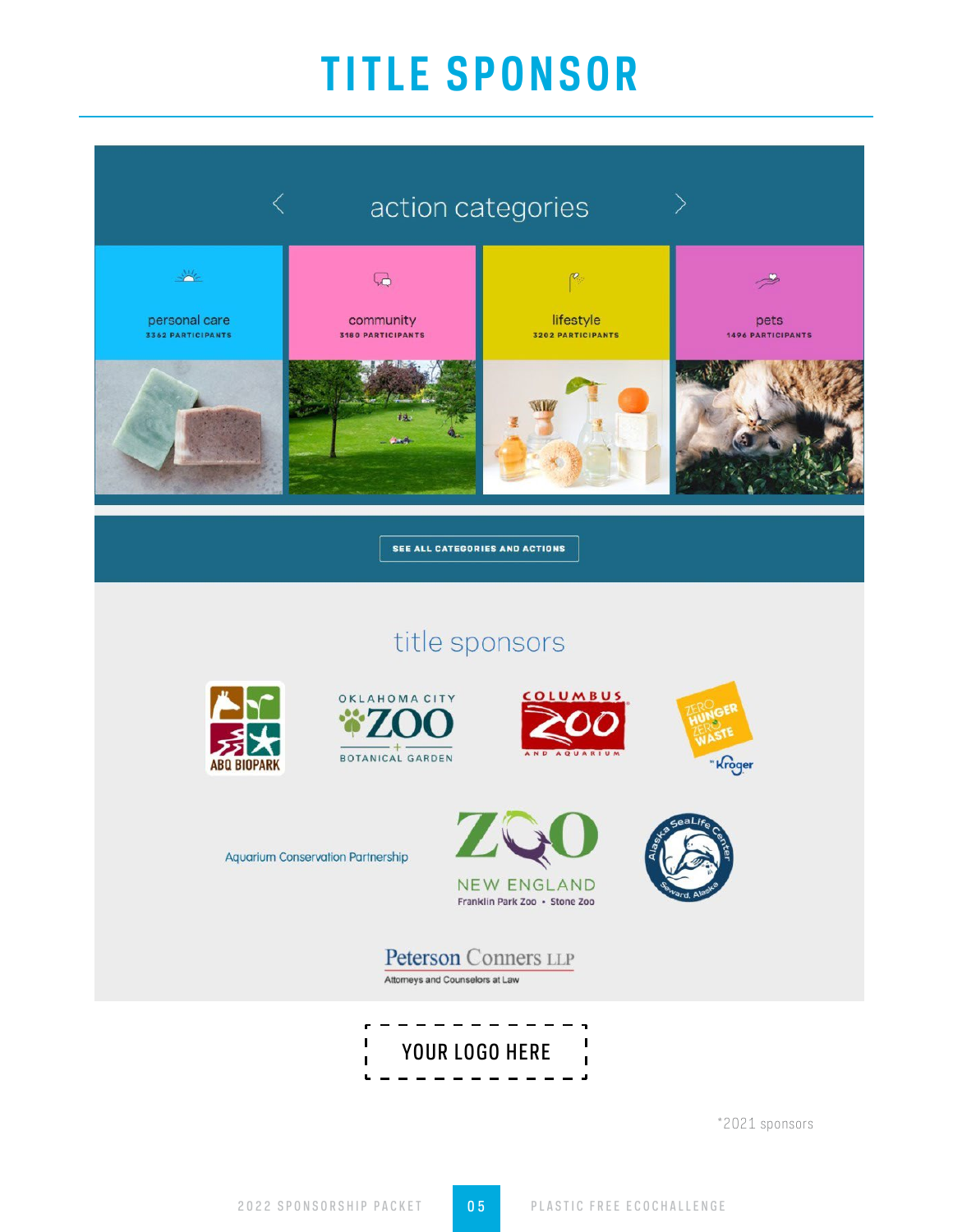## **CHALLENGE SPONSOR**

### **Challenge Sponsor \$750**

#### Connect your organization's values with the passions and interests of participants by becoming a Challenge Sponsor\* today.

\*Challenge sponsorships are limited to a total of six and will be available on a first-come, first-served basis.

## **Benefits**

#### Exposure

- Logo displayed prominently on the Plastic Free Ecochallenge website homepage and on the sponsor page
- Acknowledgements in one Ecochallenge.org newsletter

#### Engagement Support

- Access to the media toolkit
- Premium Access
	- º Select up to two Organization Captains, who will have access to edit all Team profiles and message any or all Teams and their members associated with the Organization. Additionally, all Team members will have access to sort the impact and feed pages by the respective Teams, as well as the entire organization.
	- º Data reports for your individual Teams and all teams across the Organization.
		- Participants and Teams registration information and detailed event activity
		- Actions Selected event performance and actions/challenges trends
		- Assessment of Existing Behaviors baseline actions and categories
		- Feed Posts and Images post/comments/images by participants
	- º Team Captains can access premium engagement support from the Ecochallenge staff.
		- Onboarding Webinar presentation for Team Captains
		- Access to all promotional templates and custom design if needed
		- Premium access to Ecochallenge staff by phone/email
- Early access to the site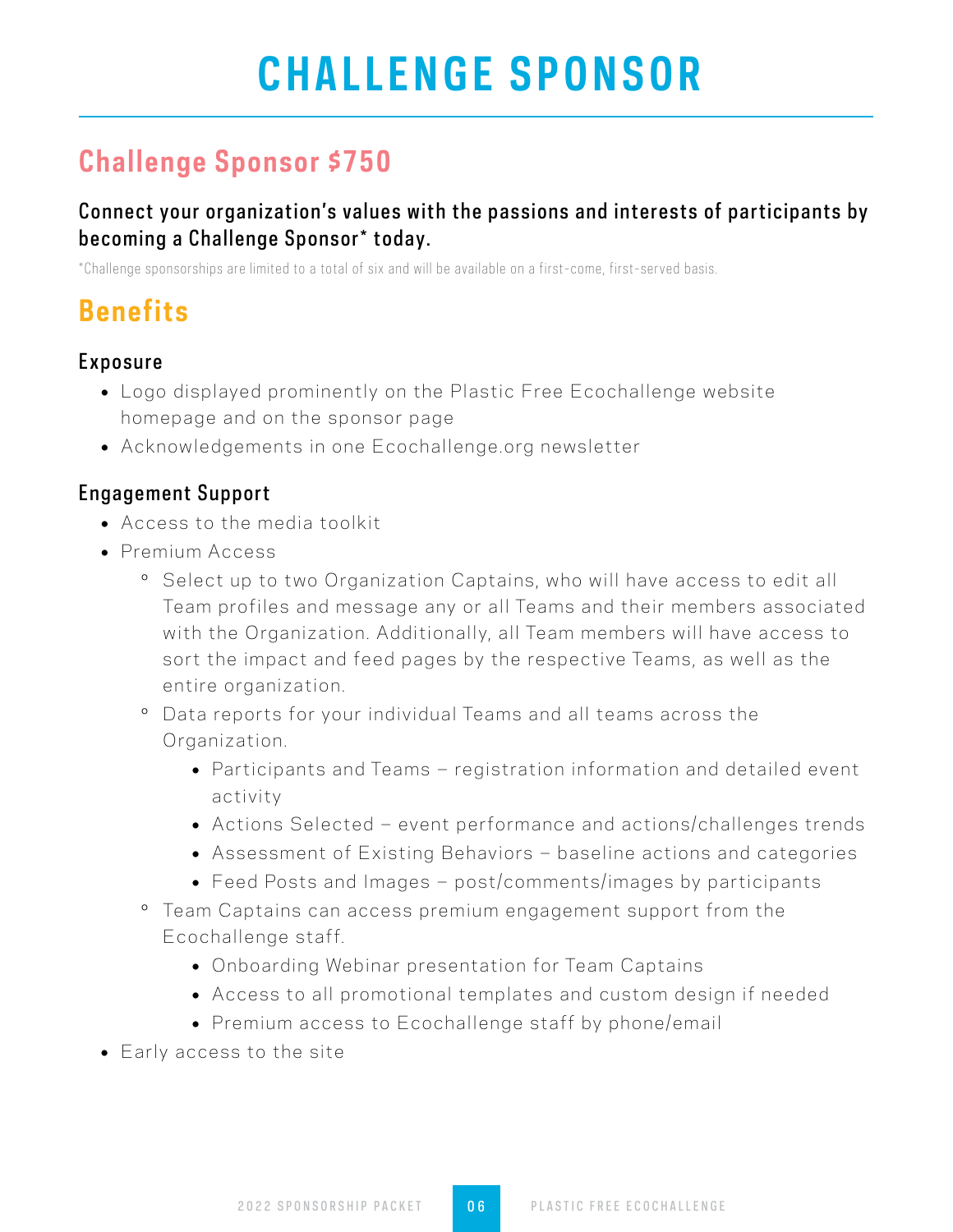## **CHALLENGE SPONSOR**

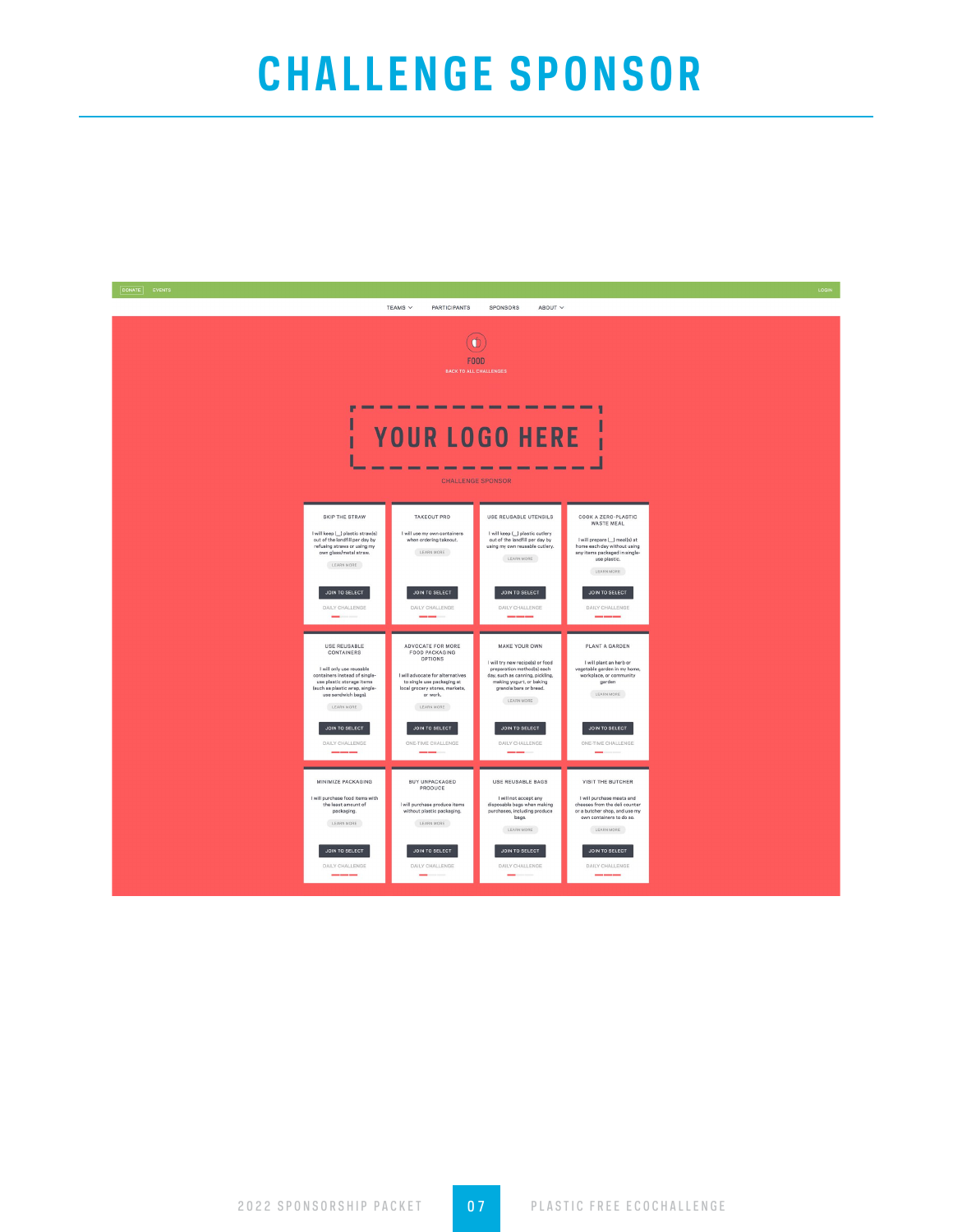## **CONTRIBUTING SPONSOR**

### **Contributing Sponsor \$500**

Demonstrate that your organization values initiatives that educate and inspire participants to positively impact their community by becoming a Contributing Sponsor today.



\*2019 sponsors

## **Benefits**

#### Exposure

 Logo displayed prominently on the Plastic Free Ecochallenge website homepage and on the sponsor page

#### Engagement Support

- Access to the media toolkit
- Premium Access
	- º Select up to two Organization Captains, who will have access to edit all Team profiles and message any or all Teams and their members associated with the Organization. Additionally, all Team members will have access to sort the impact and feed pages by the respective Teams, as well as the entire organization.
	- º Data reports for your individual Teams and all teams across the Organization.
		- Participants and Teams registration information and detailed event activity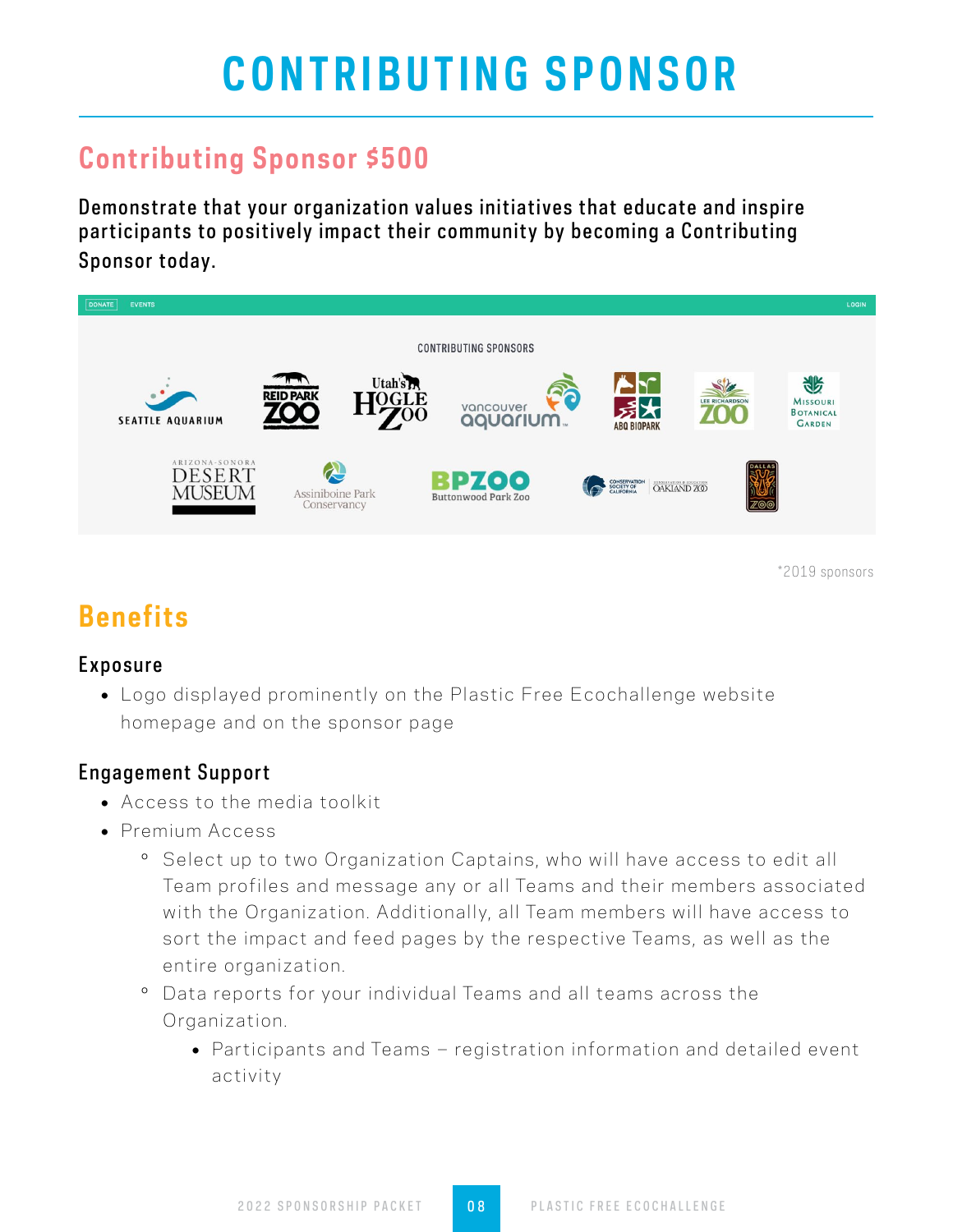## **CONTRIBUTING SPONSOR**

- Actions Selected event performance and actions/challenges trends
- Assessment of Existing Behaviors baseline actions and categories
- Feed Posts and Images post/comments/images by participants
- º Team Captains can access premium engagement support from the Ecochallenge staff.
	- Onboarding Webinar presentation for Team Captains
	- Access to all promotional templates and custom design if needed
	- Premium access to Ecochallenge staff by phone/email
- Early access to the site